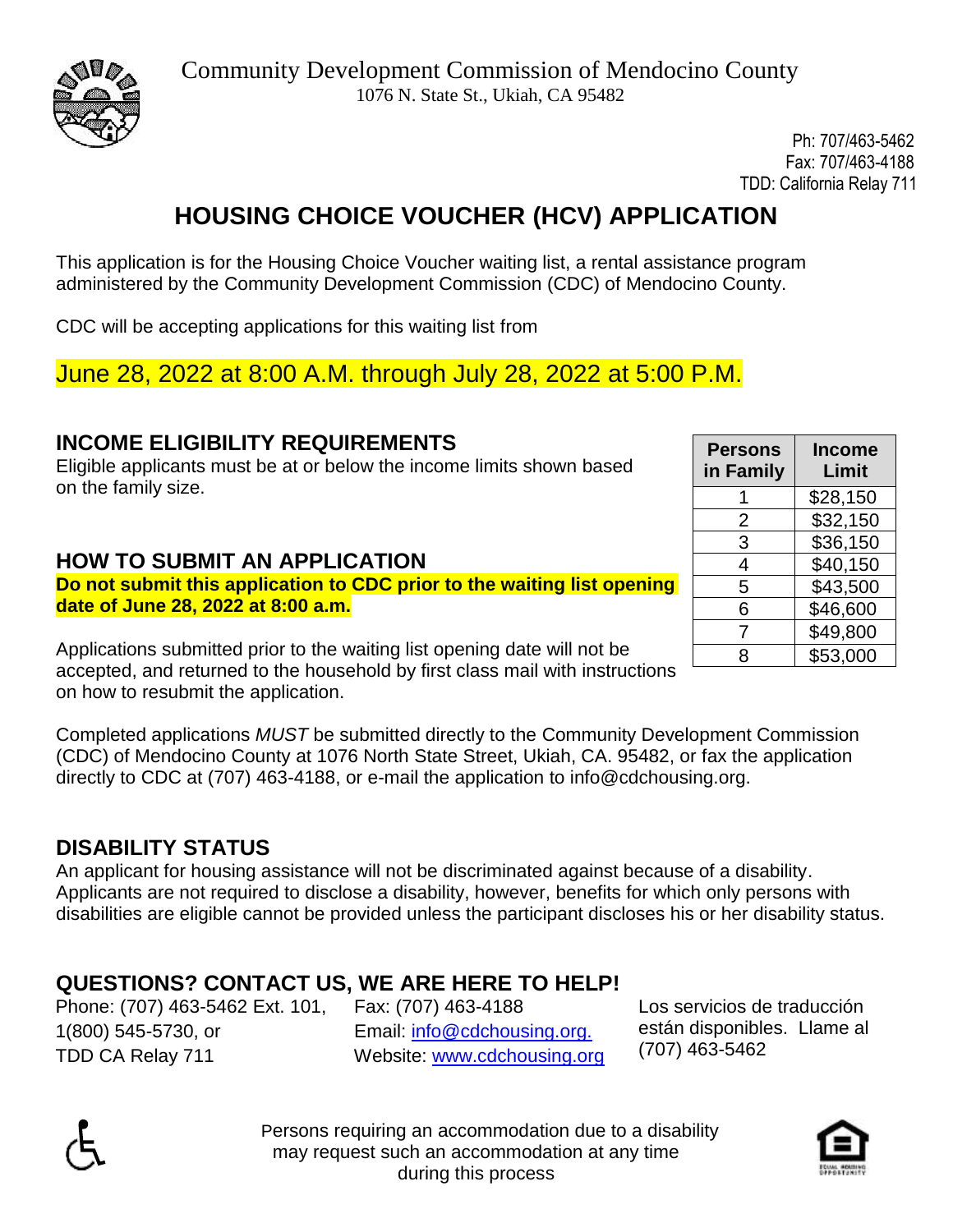### **Community Development Commission of Mendocino County**

### **Housing Choice Voucher Pre-Application (page 1 of 3)**

**Return to:** 1076 N. State St, Ukiah CA 95482 Fax: (707) 463-4188 Phone: (707) 463-5462 Email: [info@cdchousing.org](mailto:info@cdchousing.org)

**NOTE:** All questions on this application MUST be completed, answer yes or no. This form must be completed in **ink**. Use the legal name for each person who will reside in the unit as it appears on his/her Social Security card. The Head of Household must sign this application.

| Date:                    | Cell Phone:                                  | Home Phone:                             |              |          |  |
|--------------------------|----------------------------------------------|-----------------------------------------|--------------|----------|--|
| Name:                    |                                              | Email Address:                          |              |          |  |
| <b>Physical Address:</b> |                                              |                                         |              |          |  |
|                          | Street #/ P.O. Box                           | City                                    | <b>State</b> | Zip Code |  |
|                          | <b>Mailing Address:</b> $\Box$ Same as above | Dlogge remember to potify the Community |              |          |  |

Street #/ P.O. Box\_\_\_\_\_

City, State, Zip Code

Please remember to notify the Community Development Commission in writing of any change of address. If we are unable to contact you by mail, your name will be removed from this waiting list.

| <b>Name</b><br>First, Last | Gender | Elderly:<br>$\overline{c}$<br>$\ddot{}$ | <b>Disabled</b>               | <b>Relationship to</b><br><b>Head of</b><br><b>Household</b> | <b>Social</b><br><b>Security</b><br><b>Number</b> | <b>Birth Date</b> |
|----------------------------|--------|-----------------------------------------|-------------------------------|--------------------------------------------------------------|---------------------------------------------------|-------------------|
|                            |        | Υ                                       | l Y<br>π                      | Head of Household                                            |                                                   |                   |
|                            |        | N                                       | $\Box$ N                      |                                                              |                                                   |                   |
|                            |        | Y                                       | $\overline{Y}$<br>$\sim$      |                                                              |                                                   |                   |
|                            |        | N                                       | $\overline{N}$<br>$\Box$      |                                                              |                                                   |                   |
|                            |        | Y                                       | $\overline{Y}$<br>$\sim$      |                                                              |                                                   |                   |
|                            |        | N                                       | $\Box$ N                      |                                                              |                                                   |                   |
|                            |        | Y                                       | $\mathbf{Y}$                  |                                                              |                                                   |                   |
|                            |        | N                                       | $\Box$ N                      |                                                              |                                                   |                   |
|                            |        | Y                                       | . Ү                           |                                                              |                                                   |                   |
|                            |        | N                                       | N<br>$\overline{\phantom{a}}$ |                                                              |                                                   |                   |

**Race/Ethnicity**: Check the race and ethnicity applicable for the Head of Household listed above.

1. Race (check applicable box): ☐White, ☐Asian, ☐Native Hawaiian/Other Pacific Islander, ☐Black/African American, ☐American Indian/Alaskan

2. Ethnicity (check applicable box):  $\Box$  Hispanic or Latino or  $\Box$  Not Hispanic or Latino

| <b>Income Source</b>                       | Yes/No                     | <b>Household Member</b> | <b>Monthly Income</b> |
|--------------------------------------------|----------------------------|-------------------------|-----------------------|
| Social Security/SSI                        | $\square$ Yes $\square$ No |                         | \$                    |
| <b>TANF/Welfare</b>                        | ∣⊟Yes □No                  |                         | \$                    |
| <b>Veterans Benefits</b>                   | $\Box$ Yes $\Box$ No       |                         | \$                    |
| <b>Employment Income</b>                   | $\square$ Yes $\square$ No | Employer's Name:        | \$                    |
| Unemployment benefits $\Box$ Yes $\Box$ No |                            |                         | \$                    |
| <b>Child Support/Alimony</b>               | $\Box$ Yes $\Box$ No       |                         | \$                    |
| Interest or dividends                      | $\Box$ Yes $\Box$ No       |                         | \$                    |
| earned on assets                           |                            |                         |                       |
| Other sources of                           |                            |                         | \$                    |
| Income                                     | ∣⊟Yes □No                  |                         |                       |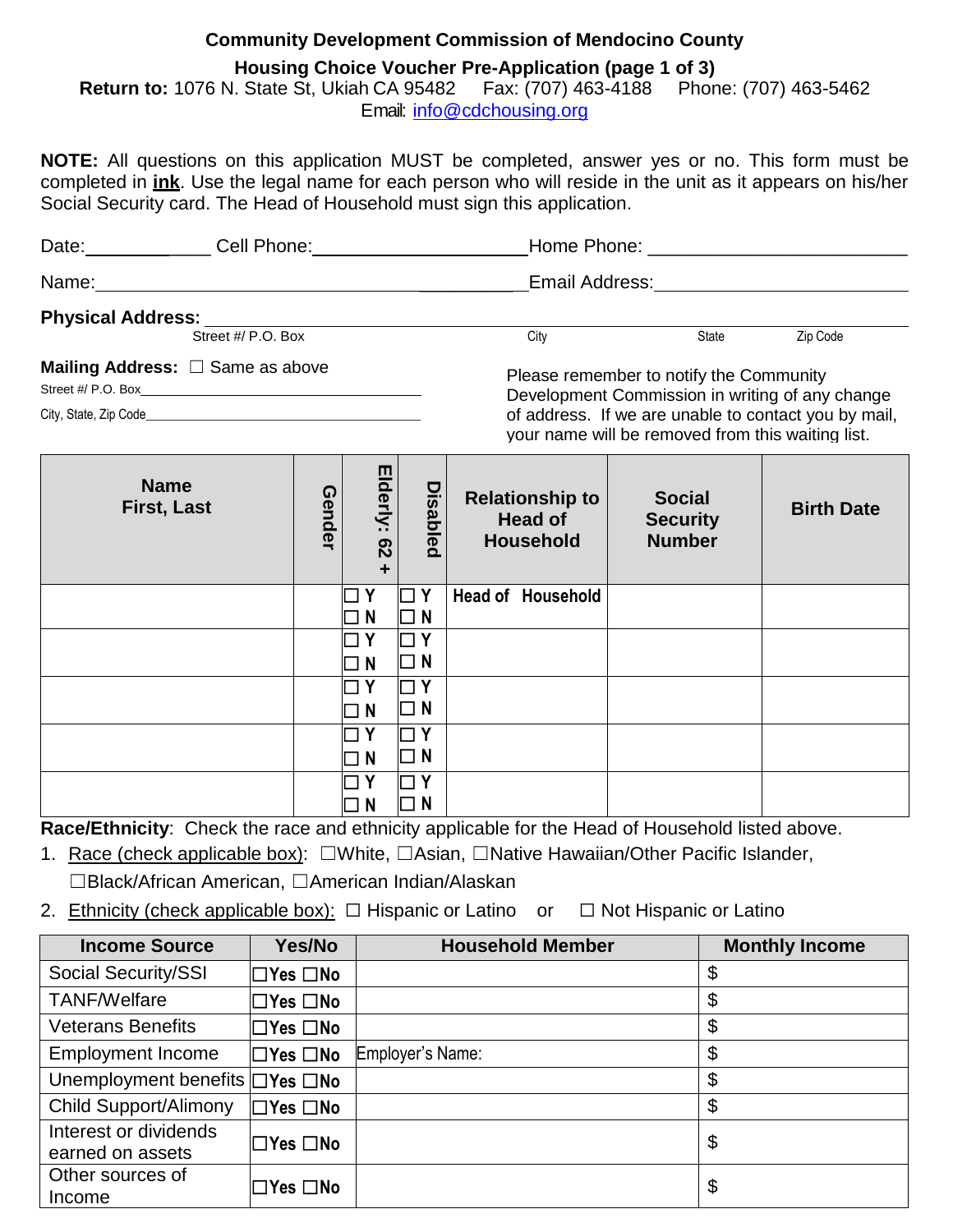| <b>PREFERENCES</b><br>CDC will give preference on this waiting list to households who meet one or more of<br>the preferences identified below. CHECK YES TO ALL PREFERENCES THAT<br>APPLY. Verification of these preferences will be obtained when a household is<br>selected from the waiting list.                                                                                                                         | <b>CHECK YES</b><br><b>OR NO BELOW</b> |           |
|------------------------------------------------------------------------------------------------------------------------------------------------------------------------------------------------------------------------------------------------------------------------------------------------------------------------------------------------------------------------------------------------------------------------------|----------------------------------------|-----------|
| <b>VETERAN OR SURVIVING SPOUSE OF A VETERAN</b><br>Applicants who qualify for this preference will be required to provide a copy<br>of a DD214 showing honorable discharge or equivalent. For surviving<br>spouse of a veteran, a marriage and death certificate along with the DD214<br>will be required.                                                                                                                   | $\Box$ Yes                             | $\Box$ No |
| LIVE AND/OR WORK IN MENDOCINO COUNTY                                                                                                                                                                                                                                                                                                                                                                                         | $\Box$ Yes                             | $\Box$ No |
| VICTIMS OF DOMESTIC VIOLENCE CURRENTLY LIVING IN<br><b>TRANSITIONAL HOUSING</b><br>Applicants will qualify for this preference if they are victims of domestic<br>violence and are currently residing in transitional housing managed by a<br>domestic violence agency.                                                                                                                                                      | $\Box$ Yes                             | $\Box$ No |
| NATURAL DISASTER EMERGENCY PREFERENCE<br>Applicants will qualify for this preference if they have been affected by a<br>federal/state declared natural disaster such as a fire, flood, earthquake or<br>other natural cause in which the applicant's housing was rendered<br>uninhabitable within the last 24 months and suitable housing has not been<br>obtained.                                                          | $\Box$ Yes                             | $\Box$ No |
| <b>DISABLED AND HOMELESS PREFERENCE</b><br>To qualify for this preference an applicant must have <b>BOTH</b> a disability and<br>meet the homeless definition. The Head of Household, Co-head, or Spouse<br>must have a verifiable disability and the household must currently be<br>homeless.                                                                                                                               | $\Box$ Yes                             | $\Box$ No |
| PERSONS EIGHTEEN OR OLDER WITH A DISABILITY<br>Applicants will qualify for this preference if any member of the household is<br>eighteen or older and that member meets the disability definition found under<br>24 CFR Part 5 subpart D 5.403 for the Housing Choice Voucher Program.                                                                                                                                       | $\Box$ Yes                             | $\Box$ No |
| <b>LEASE IN PLACE PREFERENCE</b><br>Applicants who are considered to be leasing in place are those who reside<br>in a unit where the landlord will accept the Housing Choice Voucher<br><b>rental assistance.</b> CDC will require the applicant to provide a current lease<br>agreement and a written letter of acceptance from the landlord. Do not<br>check yes to this box if it is not applicable to your circumstance. | $\Box$ Yes                             | $\Box$ No |

Does any household member with a disability wish to request a reasonable accommodation at this time? If yes, what accommodation is requested? \_\_\_\_\_\_\_\_\_\_\_\_\_\_\_\_\_\_\_\_\_\_\_\_\_\_\_\_\_\_\_\_\_\_

\_\_\_\_\_\_\_\_\_\_\_\_\_\_\_\_\_\_\_\_\_\_\_\_\_\_\_\_\_\_\_\_\_\_\_\_\_\_\_\_\_\_\_\_\_\_\_\_\_\_\_\_\_\_\_\_\_\_\_\_\_\_\_\_\_\_\_\_\_\_\_\_\_\_\_\_\_\_\_\_\_\_